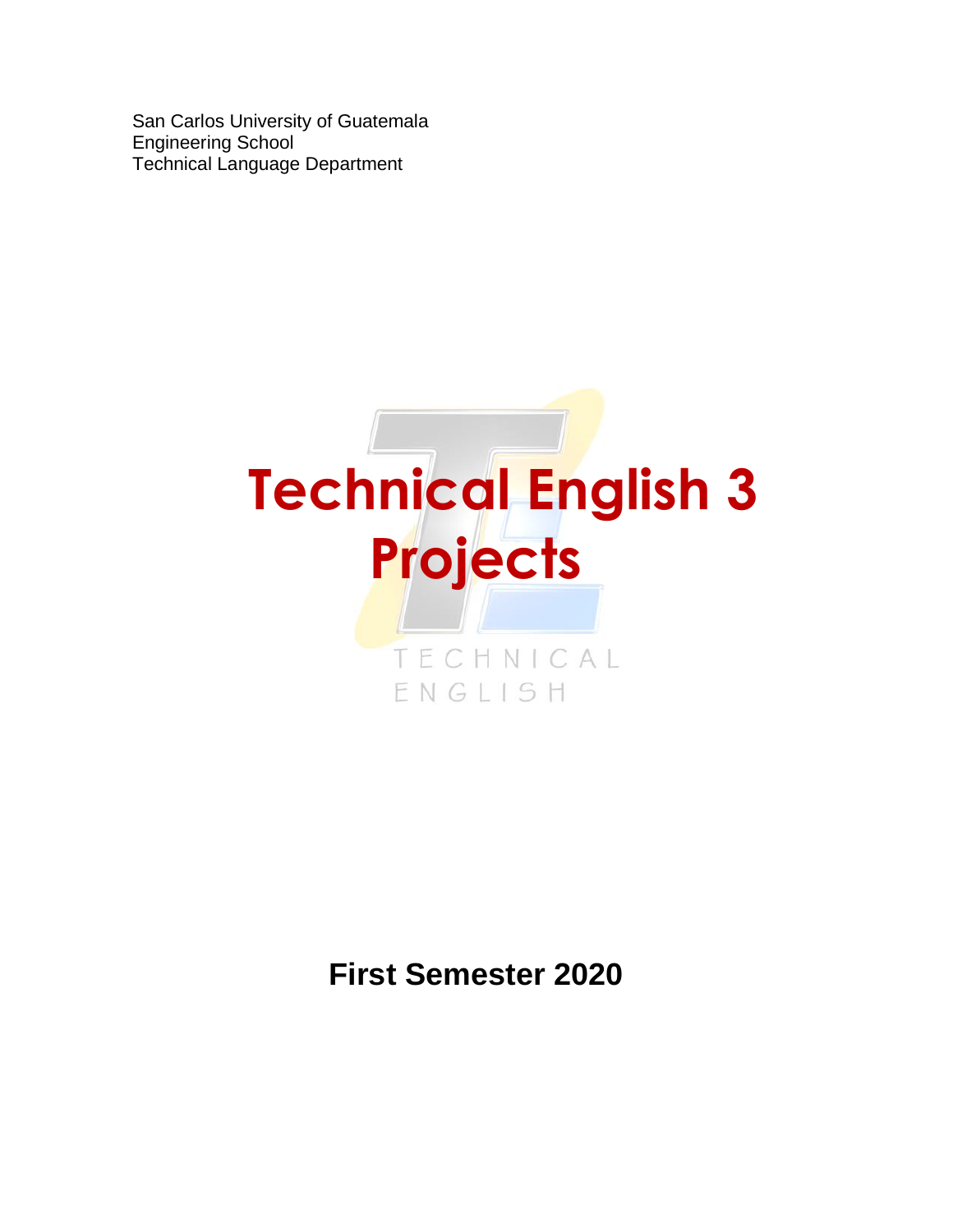



# **General Specifications**

The projects will be done **individually** or in **pairs** at most.

The date to submit the report in digital version (Word and PDF) and oral presentation (a YouTube link with a video) is February 2nd until midnight (one day before the exam). The digital report and YouTube link will be sent to the following mail:

#### [ingles@ing.usac.edu.gt](mailto:ingles@ing.usac.edu.gt)

In the subject of the message of the mail students must include the following phrase: "Proficiency project, Technical English #", instead of the last symbol, place the number of course you are taking the exam about. In the body of the message place the names and ID's of all the member or members included in the project.

On the other hand, the written version of the report will be turned in during the exam (February 3rd) in a **letter size green folder** with fastener and a cover page identifying at least: name or names of the members, ID numbers (of the university), date, affiliation and the phrase "Proficiency project, Technical English #".

| Presentation              | / 15       |
|---------------------------|------------|
| Introduction              | / 15       |
| Objectives                | / 15       |
| State-of-the-art (Theory) | 10         |
| Conclusions               | / 15       |
| Annexes                   | 15         |
|                           | References |
| <b>Oral Presentation</b>  | 25         |

The following rubric must be included on the cover page:

You will choose ONLY ONE PROJECT according to your career (or the closest one) or your partner's career (in case you did it in pairs).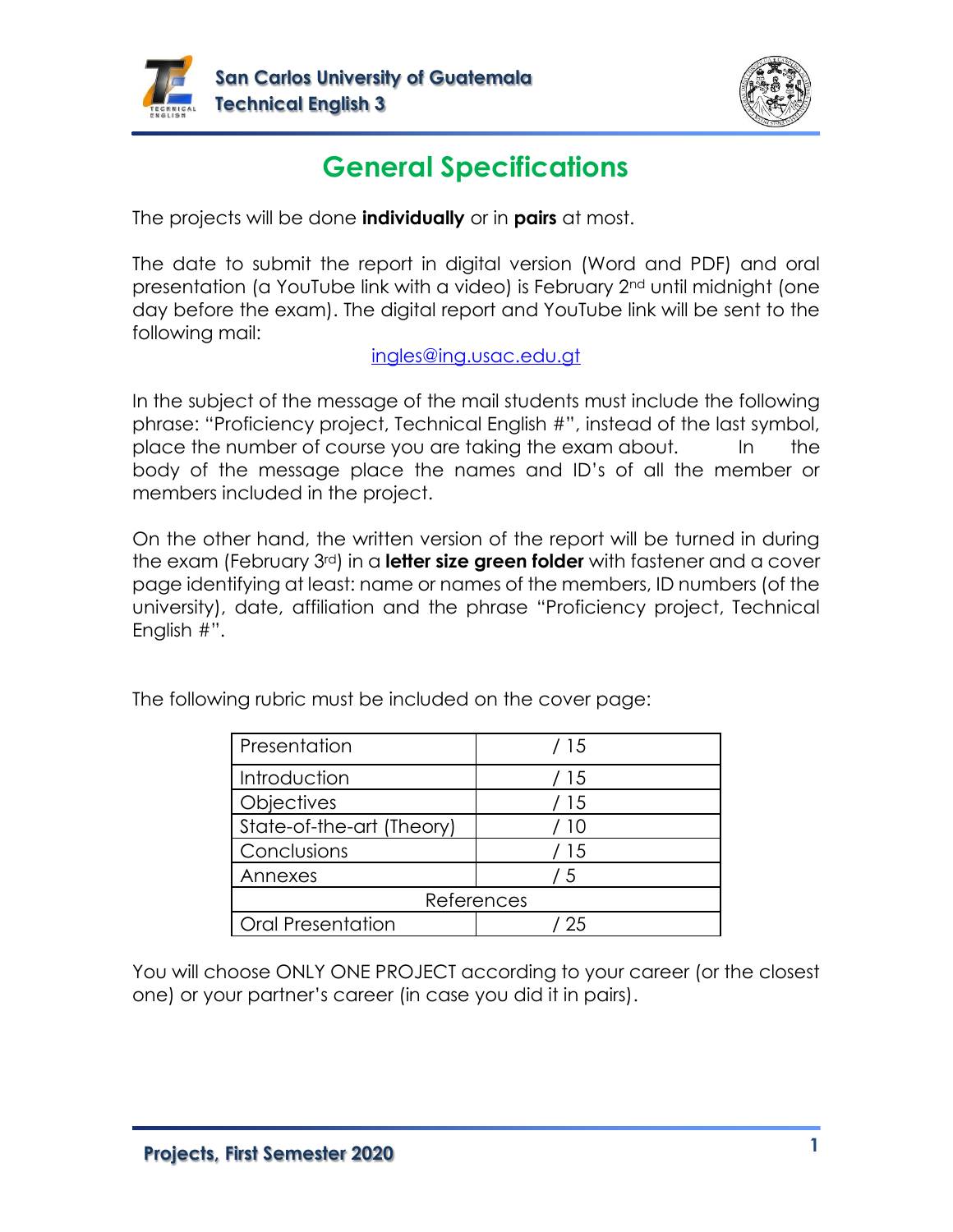



# **Civil Engineering**

**Topic:** Quality Control

**Project Name:** Construction Quality Control

**Objective:** To obtain a solid idea of how Quality Control is transcendental in all types of physical constructions.

**General Description:** This project consists in researching about the different Quality Control tools, in order to determine through an analysis which of them are the ideal for Civil Engineering construction applications or processes such as: infrastructure, roads, buildings, sewage systems, etc.

#### **Procedure**

The students are going to investigate about the different Quality Controls tools, utilizing for that purpose the gathering of videos, recordings, articles, websites and other sources summarized in a structured report.

The project must include an applied example of the tool which was chosen, ideally with a real life situation.

It is mandatory to include an evidence of every member of the group of students participating actively in the progress of the project.

#### **Structure of the report**

- A written report that will be presented in a CD in Word and PDF formats. The minimum aspects to be covered are:
	- 1. Cover Page
	- 2. Index
	- 3. Introduction
	- 4. Objectives (one general and at least three specific)
	- 5. Theoretical and Practical Content (including pictures and quoting if necessary)
	- 6. Conclusions
	- 7. Annexes
	- 8. Bibliography or electronic references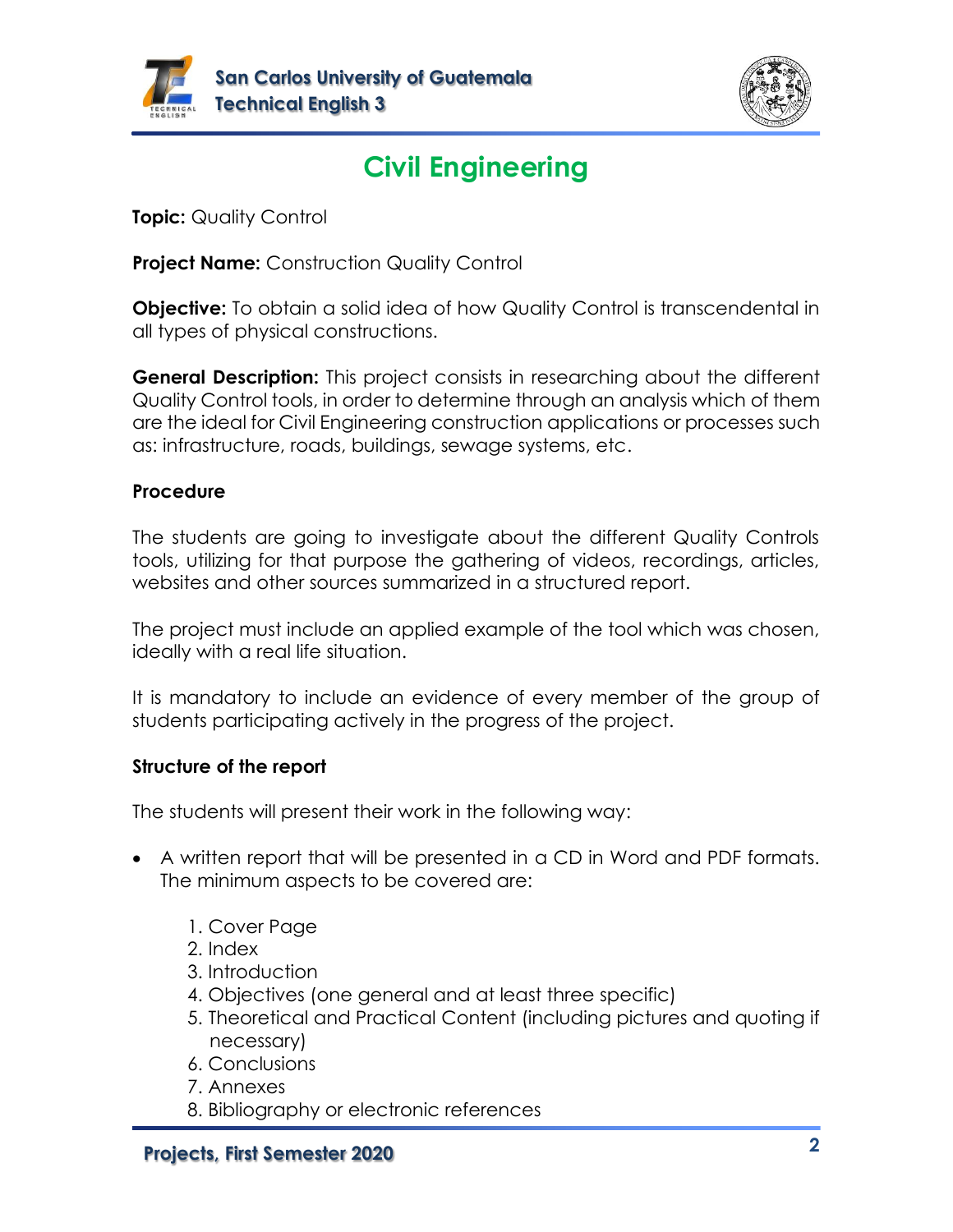



• A video of the group members describing COMPLETELY in English the way Quality Control influences in Civil Engineering and citing a specific example.

- 1. Assurance 11. Instrument 21. Precision
- 2. Audit 12. Interpretation 22. Quality
- 3. Batch 13. ISO 23. Quality
- 
- Assessment
- 4. Calibrate 14. Kanban 24. Quality Assurance
- 5. Competence 15. Maintenance 25. Sampling
- 6. Contractor 16. Measurement
- 7. Control Chart 17. Method
- 8. Document Control 18. Organization
- 9. Evaluation 19. Peer
- 10. Expenditure 20. Personnel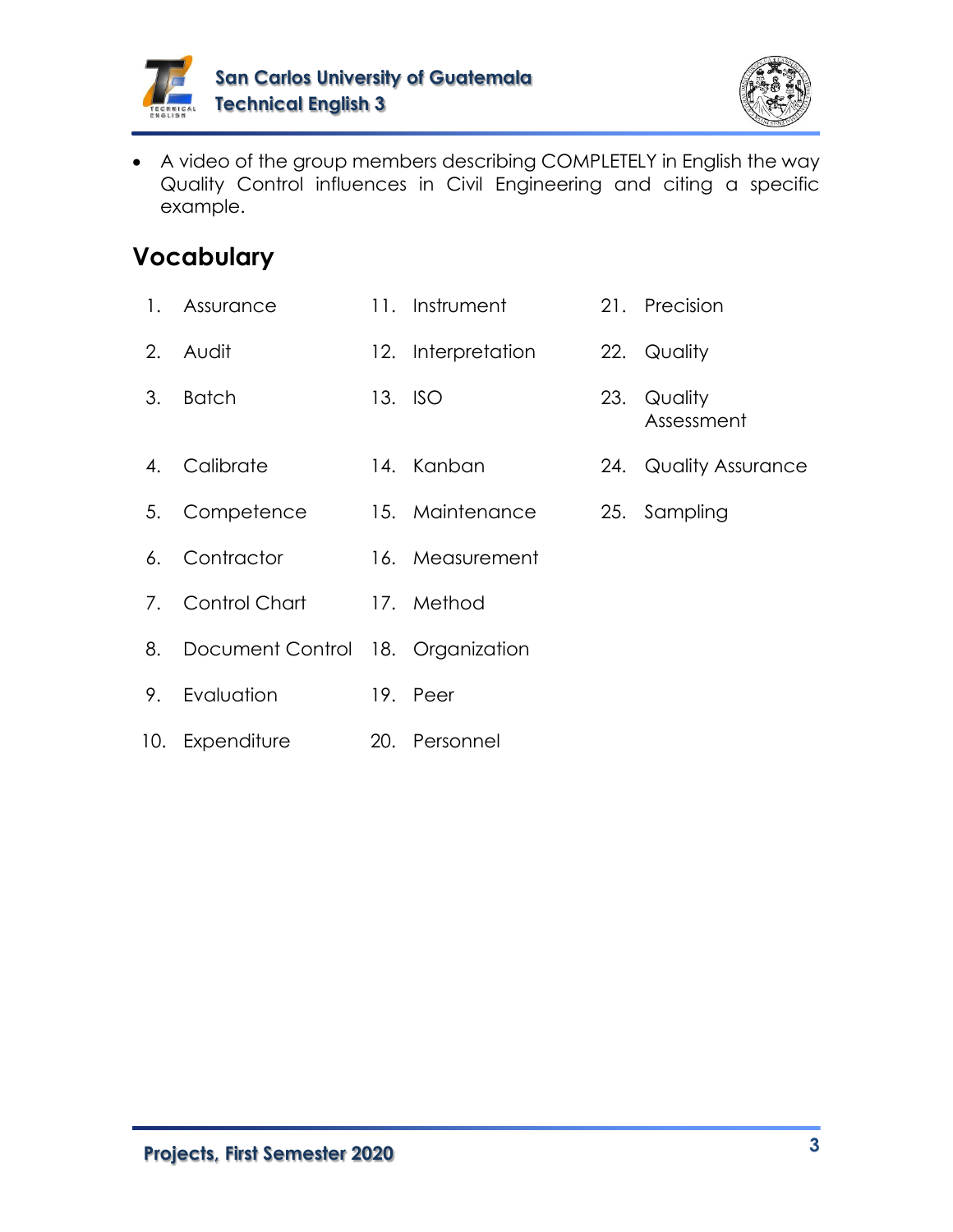



# **Industrial Engineering**

**Topic:** Process Diagrams

**Project Name:** The application of process diagrams in industry

**Objective:** To make a description of the manufacturing of a process focused on the actions implied in order to get the final product.

**General Description:** This project consists in researching about the production of one specific product. It is mandatory to include ALL the work stations and procedures implied in the production, from the raw materials area to the final product.

#### **Procedure**

The students have to visit a production plant or a small business where a product of any type is manufactured. The steps of this task are the following:

1. Write a verbal description of the manufacturing process, step by step, including the necessary time for every single action implied in the production (This is a sequential paragraph of the production process).

2. Elaborate the operations diagram of the product's production. The following have to be included: operations, inspections and the combination of those.

3. Elaborate the process flow diagram, including all the components of the operations diagram plus delays, transportations and storages.

4. Elaborate the Process Travel Diagram taking care of placing the different steps of the process flow diagram in the plant's layout (plan view).

#### **Structure of the report**

- A written report that will be presented in a CD in Word and PDF formats. The minimum aspects to be covered are:
	- 1. Cover Page
	- 2. Index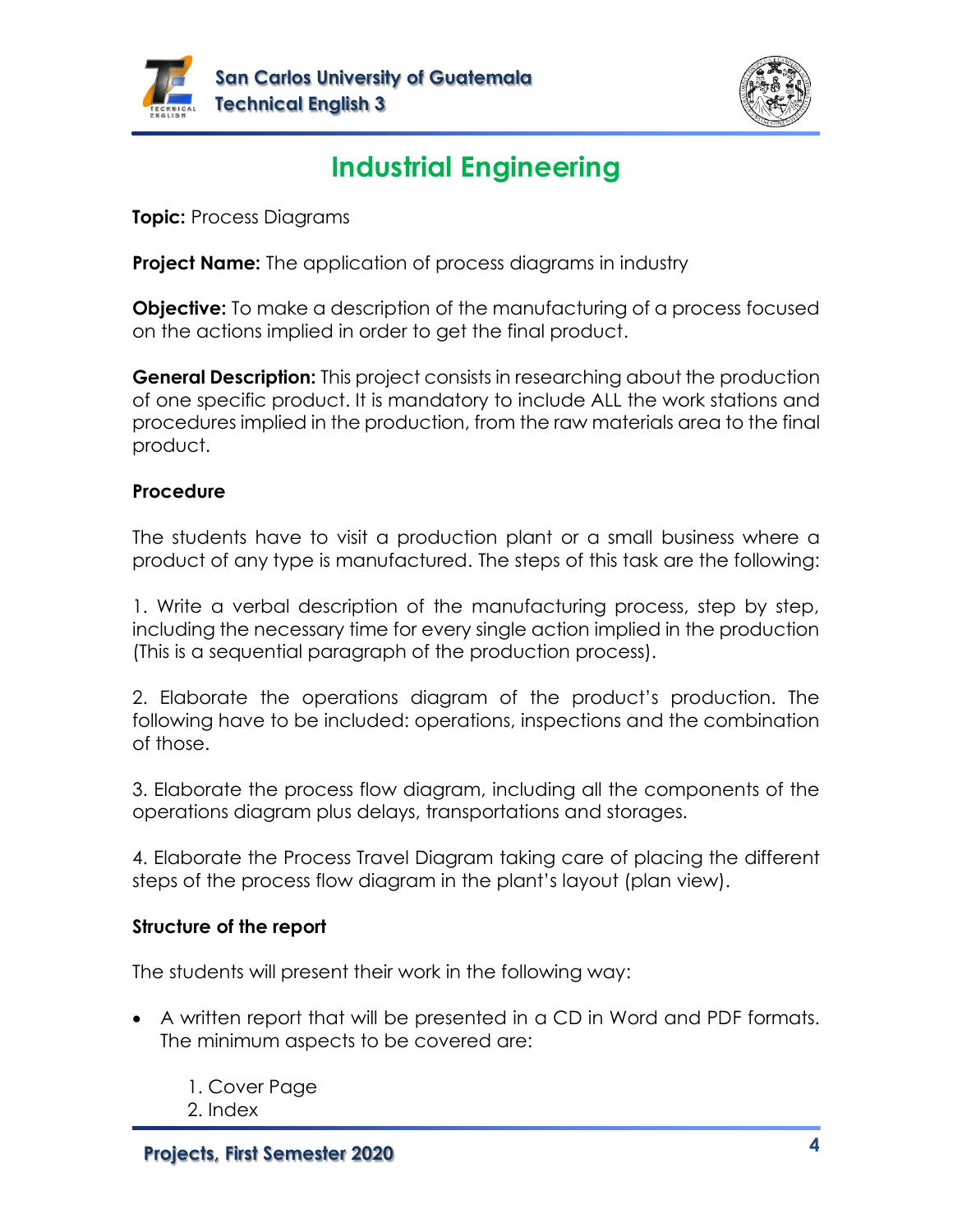



- 3. Introduction
- 4. Objectives (one general and at least three specific)
- 5. Theoretical and Practical Content (including pictures and quoting if necessary)
- 6. Conclusions
- 7. Annexes
- 8. Bibliography or electronic references
- A video of the group members describing COMPLETELY in English the production process as well as explaining the different diagrams. At least one member has to record the process in the selected plant or small business (a tour of the production process).

| $\mathbf{1}$ .  | Header                          |     | 11. Number (verb) 21. Standard |                     |
|-----------------|---------------------------------|-----|--------------------------------|---------------------|
| 2.              | Body (of a diagram) 12. Storage |     |                                | 22. Raw materials   |
| 3.              | Summary                         |     | 13. Delay                      | 23. Checking (noun) |
| 4.              | Operation                       |     | 14. Transportation             | 24. Forklift        |
| 5.              | Inspection                      |     | 15. Transformation             | 25. Transfer        |
| 6.              | Combined<br>operation           |     | 16. Quality                    |                     |
| 7.              | Efficiency                      |     | 17. Symbol                     |                     |
| 8.              | Productivity                    |     | 18. Assembly                   |                     |
| 9.              | Analyst                         | 19. | Diagram                        |                     |
| 10 <sup>°</sup> | Sequence                        |     | 20. Travel                     |                     |
|                 |                                 |     |                                |                     |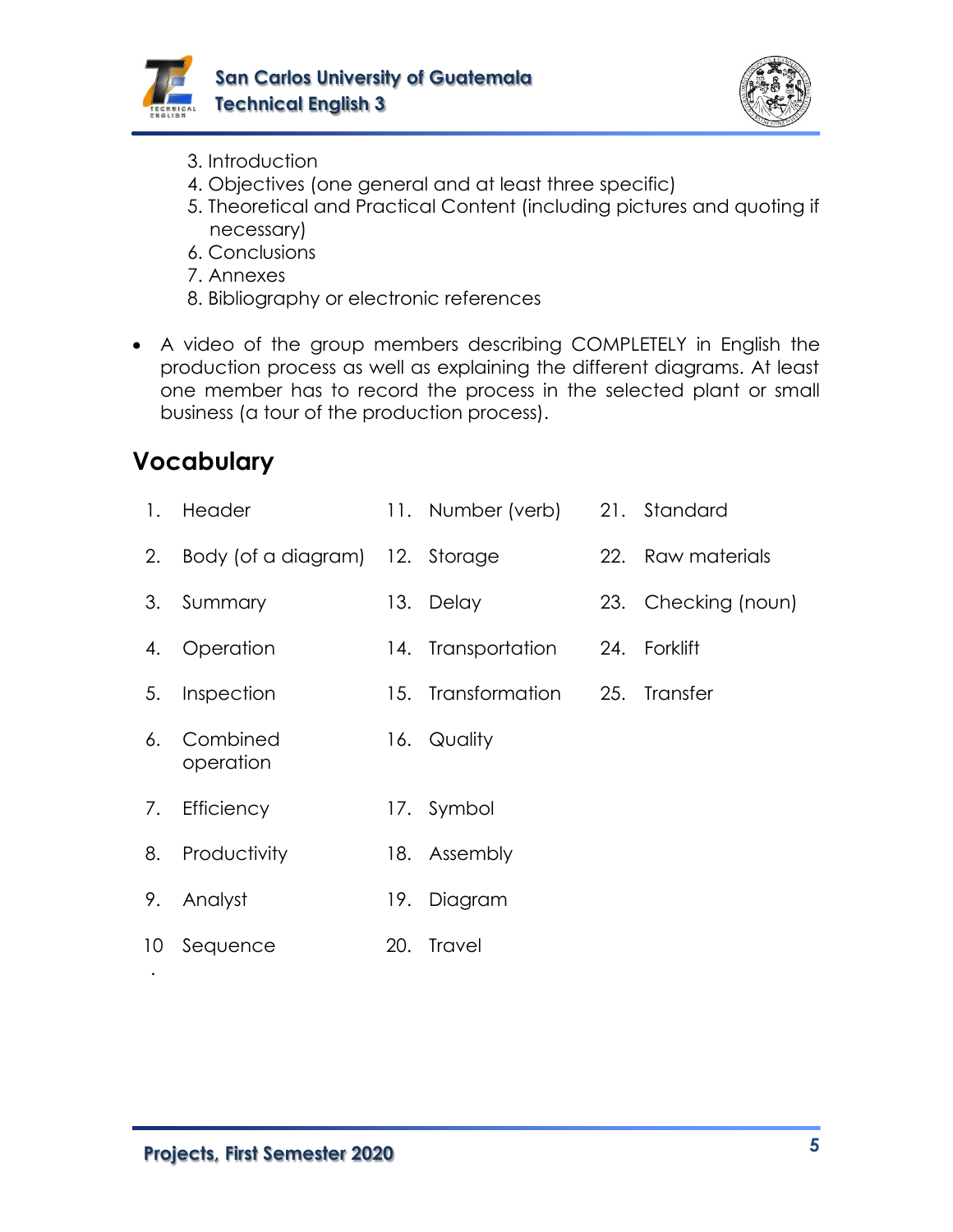



# **Science and Systems Engineering**

**Topic:** Lean Manufacturing

**Project Name:** Creation of value through programming

**Objective:** To propose the foundations of hypothetical software that will ease the attainment of lean manufacturing in a determined industry.

**General Description:** This project consists in choosing one type of industry (footwear, fabric, apparel, etc.) and proposing with the adequate basis the main components of hypothetical software that will facilitate lean manufacturing

#### **Procedure**

The students will concatenate the fundamentals of lean manufacturing with the different programming languages or databases manipulation in order to describe which aspects should be taken in consideration for an eventual program with these characteristics. It is important to notice that this purpose is going to be focused ONLY IN ONE type of industry, previously chosen by the work group and approved by the corresponding teacher.

#### **Structure of the report**

- A written report that will be presented in a CD in Word and PDF formats. The minimum aspects to be covered are:
	- 1. Cover Page
	- 2. Index
	- 3. Introduction
	- 4. Objectives (one general and at least three specific)
	- 5. Theoretical and Practical Content (including pictures and quoting if necessary)
	- 6. Conclusions
	- 7. Annexes
	- 8. Bibliography or electronic references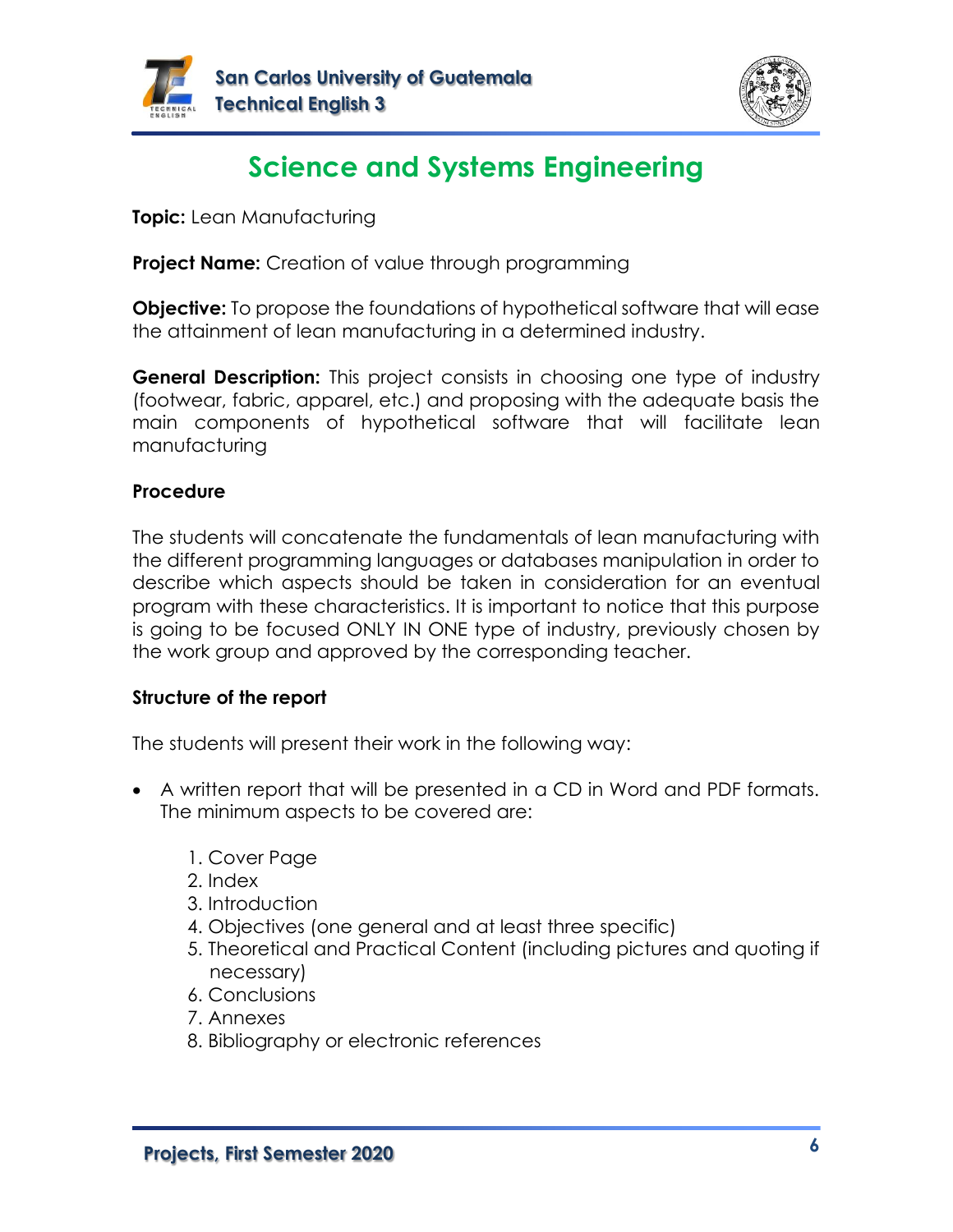



• A video of the group members describing COMPLETELY in English the way in which computer programming can be useful in order to achieve lean manufacturing in a specific type of industry.

| 1.  | 5s                                        |     | 11. Manufacturing<br>Resources<br>Planning (MRP) |     | 21. Sort         |
|-----|-------------------------------------------|-----|--------------------------------------------------|-----|------------------|
| 2.  | Autonomation                              |     | 12. Motion                                       | 22. | Standardize      |
| 3.  | <b>Bottleneck</b>                         |     | 13. Muda                                         |     | 23. Sustain      |
| 4.  | Constraint                                |     | 14. Operations                                   |     | 24. Transporting |
| 5.  | Continuous<br>Improvement                 |     | 15. Over Processing                              | 25. | Waste            |
| 6.  | Delay                                     |     | 16. Overproduction                               |     |                  |
| 7.  | Enterprise<br>Resources<br>Planning (ERP) |     | 17. Process                                      |     |                  |
| 8.  | Inspection                                | 18. | <b>Real Value</b>                                |     |                  |
| 9.  | Inventory                                 |     | 19. Set in order                                 |     |                  |
| 10. | Making Defective 20. Shine<br>Parts       |     |                                                  |     |                  |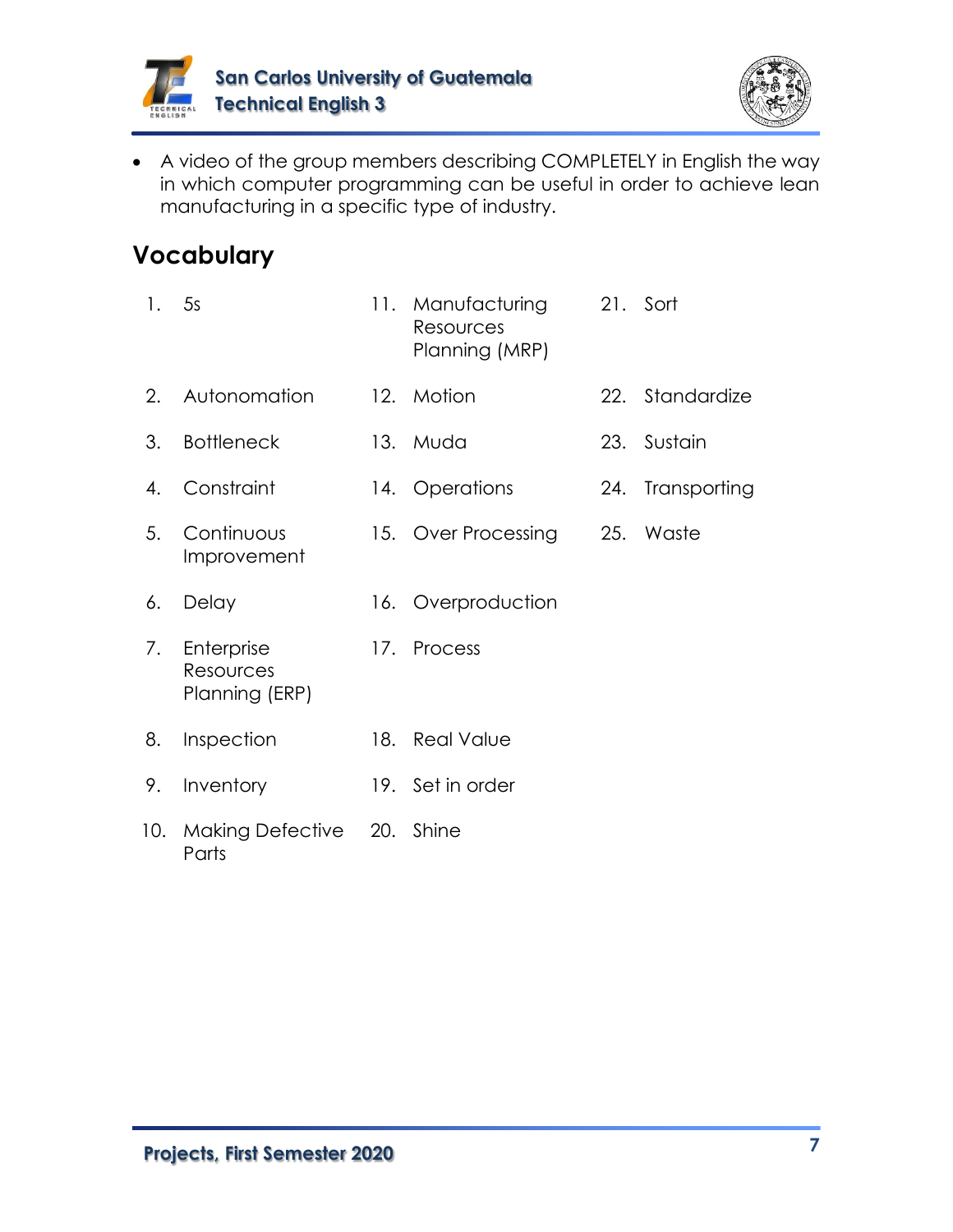



# **Chemical/Environmental Engineering**

**Topic:** Bioethanol

**Project Name:** Greenhouse effect reduced by bioethanol usage

**Objective:** To determine and technically describe the chemicals which reduce the greenhouse effect.

**General Description:** This project consists in determining which chemicals and gases are avoided by bioethanol usage, and how this fact becomes a key aspect for human purposes.

#### **Procedure**

The students are going to make a compilation of the different types of gases and chemicals that are suppressed by bioethanol usage and that have a direct influence in the growth of the greenhouse effect, this gathering will be supported by videos or documentaries related to the topic.

The project must include an applied example of an environmental benefit obtained as a consequence of bioethanol usage, specifically mentioning and describing the chemicals or gases implied.

It is mandatory to include an evidence of every member of the group of students participating actively in the progress of the project.

#### **Structure of the report**

- A written report that will be presented in a CD in Word and PDF formats. The minimum aspects to be covered are:
	- 1. Cover Page
	- 2. Index
	- 3. Introduction
	- 4. Objectives (one general and at least three specific)
	- 5. Theoretical and Practical Content (including pictures and quoting if necessary)
	- 6. Conclusions
	- 7. Annexes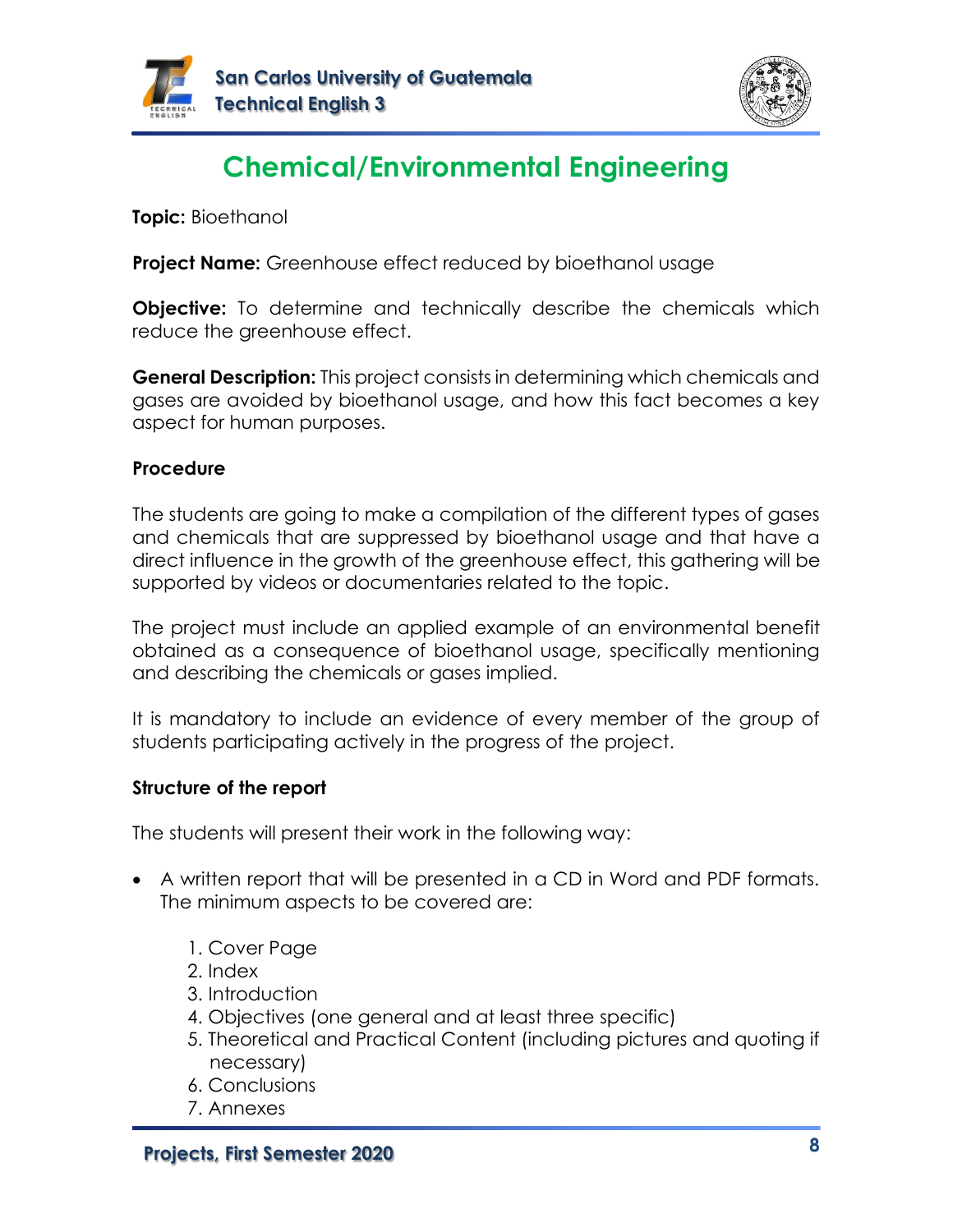



8. Bibliography or electronic references

• A video of the group members describing COMPLETELY in English the characteristics of every single chemical or gas that was chosen as a greenhouse effect reductive component.

| $\mathbf{1}$ . | Bioethanol          | 11. Ethylene             | 21. Sawdust                       |
|----------------|---------------------|--------------------------|-----------------------------------|
| 2.             | <b>Biofuel</b>      | 12. Fermentation         | 22. Sorghum                       |
| 3.             | <b>Biomass</b>      | 13. Fuel                 | 23. Sugarcane                     |
| 4.             | Blend               | 14. Fuel cell            | 24. Volatile organic<br>compounds |
| 5.             | Crop                | 15. Greenhouse<br>effect | 25. Yeast                         |
| 6.             | Dehydrate           | 16. Grind                |                                   |
| 7.             | Dilute              | 17. Hydrolysis           |                                   |
| 8.             | <b>Distillation</b> | 18. Lignin               |                                   |
| 9.             | Enzyme              | 19. Methanol             |                                   |
|                | 10. Ethanol         | 20. Octane Rating        |                                   |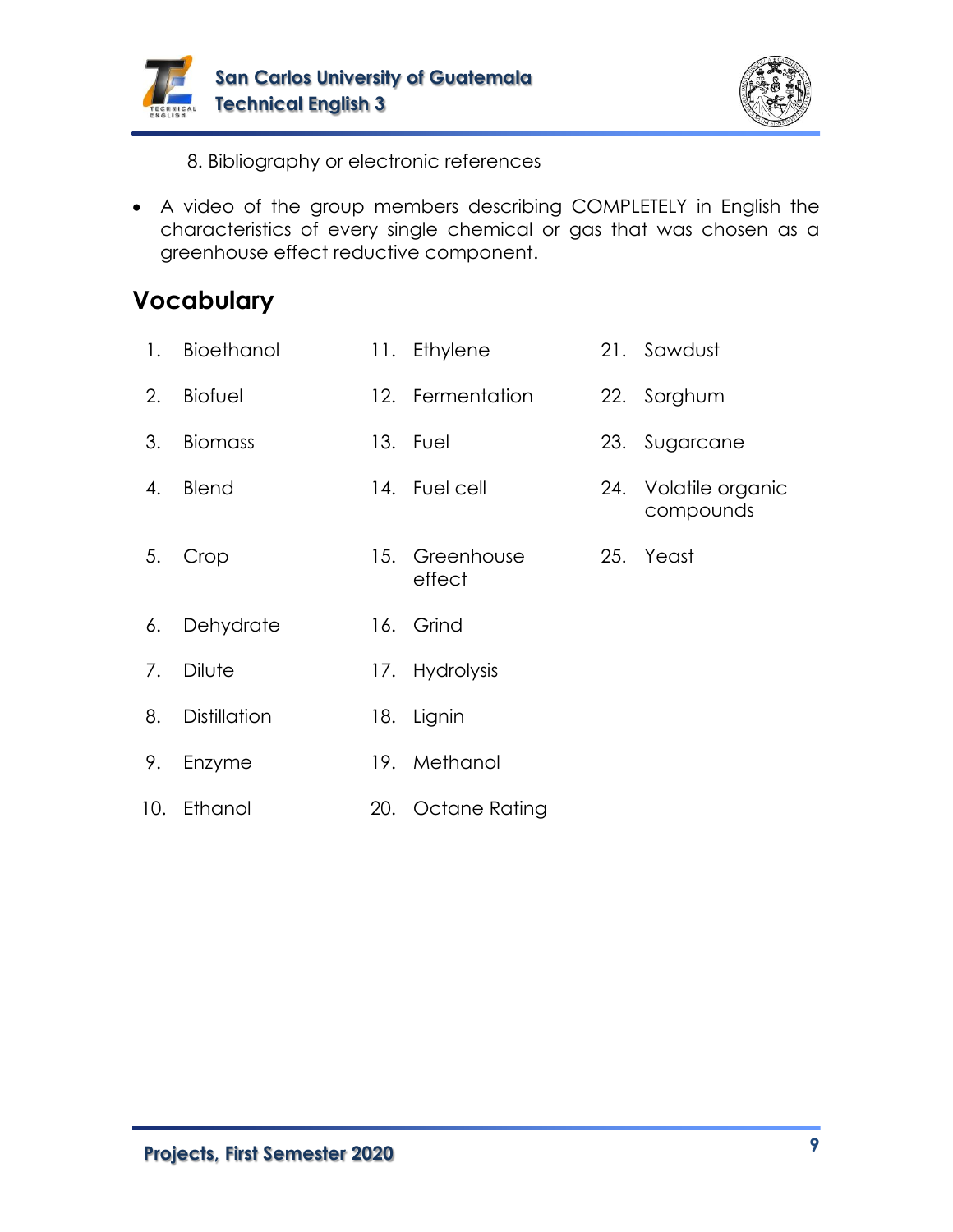



# **Electrical/Electronic Engineering**

**Topic:** Telecommunications

**Project Name:** Bluetooth functionality

**Objective:** To determine the way in which Bluetooth works, and also to make a comparison with traditional telecommunication means.

**General Description:** This project consists in stablishing what components are common for both traditional telecommunication means (wire based) and Bluetooth functionality, as well as determining the precise differences between these two subjects.

#### **Procedure**

The students are going to research in detail the way in which Bluetooth communication works, and for this purpose they have to include a diagram of the components that compose a bluetooth system.

For this project, students have to physically present and explain the function of electric or electronic components isolated from a complete device (cell phone, laptop, etc.). It is mandatory to include an evidence of every member of the group of students participating actively in the progress of the project.

#### **Structure of the report**

- A written report that will be presented in a CD in Word and PDF formats. The minimum aspects to be covered are:
	- 1. Cover Page
	- 2. Index
	- 3. Introduction
	- 4. Objectives (one general and at least three specific)
	- 5. Theoretical and Practical Content (including pictures and quoting if necessary)
	- 6. Conclusions
	- 7. Annexes
	- 8. Bibliography or electronic references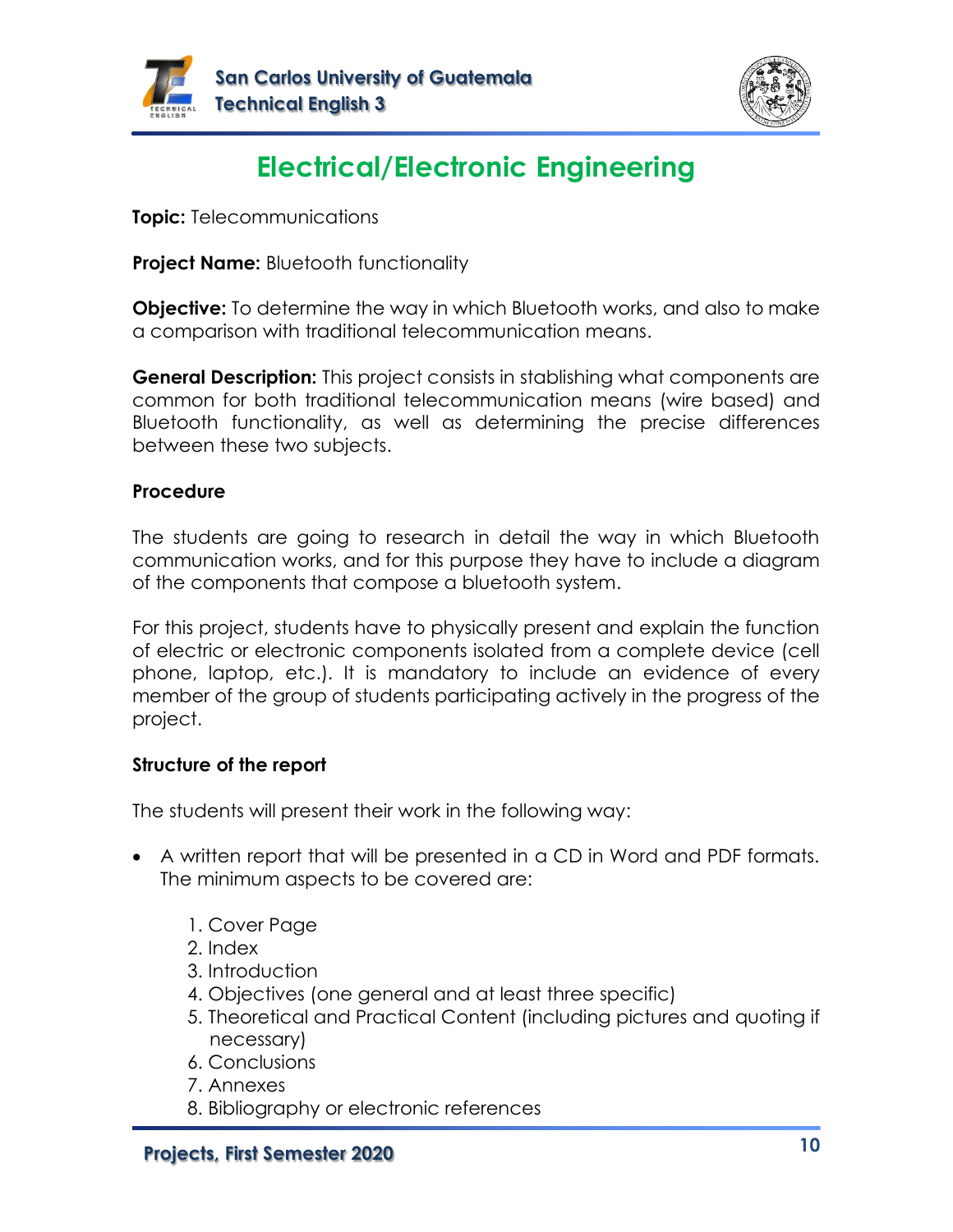



• A video of the group members describing COMPLETELY in English the special features of the parts that difference traditional telecommunication means from the Bluetooth devices, ideally showing the physical components while making the exposition.

| $1_{-}$ | <b>Access Point</b>                              |     | 11. Host                             | 21. Profile                   |
|---------|--------------------------------------------------|-----|--------------------------------------|-------------------------------|
| 2.      | Active Mode                                      |     | 12. Inquiry Procedure 22. Scatternet |                               |
| 3.      | Authentication                                   |     | 13. Internet Bridge                  | 23. Service security<br>level |
| 4.      | Bluetooth                                        |     | 14. Master Device                    | 24. Slave device              |
| 5.      | <b>Bluetooth Active</b><br><b>Member Address</b> |     | 15. Name discovery                   | 25. Tethering                 |
| 6.      | Bluetooth<br>Connection<br>Protocol              | 16. | Paging                               |                               |
| 7.      | <b>Bluetooth device</b><br>class                 |     | 17. Pairing                          |                               |
| 8.      | Connectable                                      |     | 18. Passkey                          |                               |
| 9.      | Device discovery 19. Piconet                     |     |                                      |                               |
| 10.     | Discoverable                                     |     | 20. PIN                              |                               |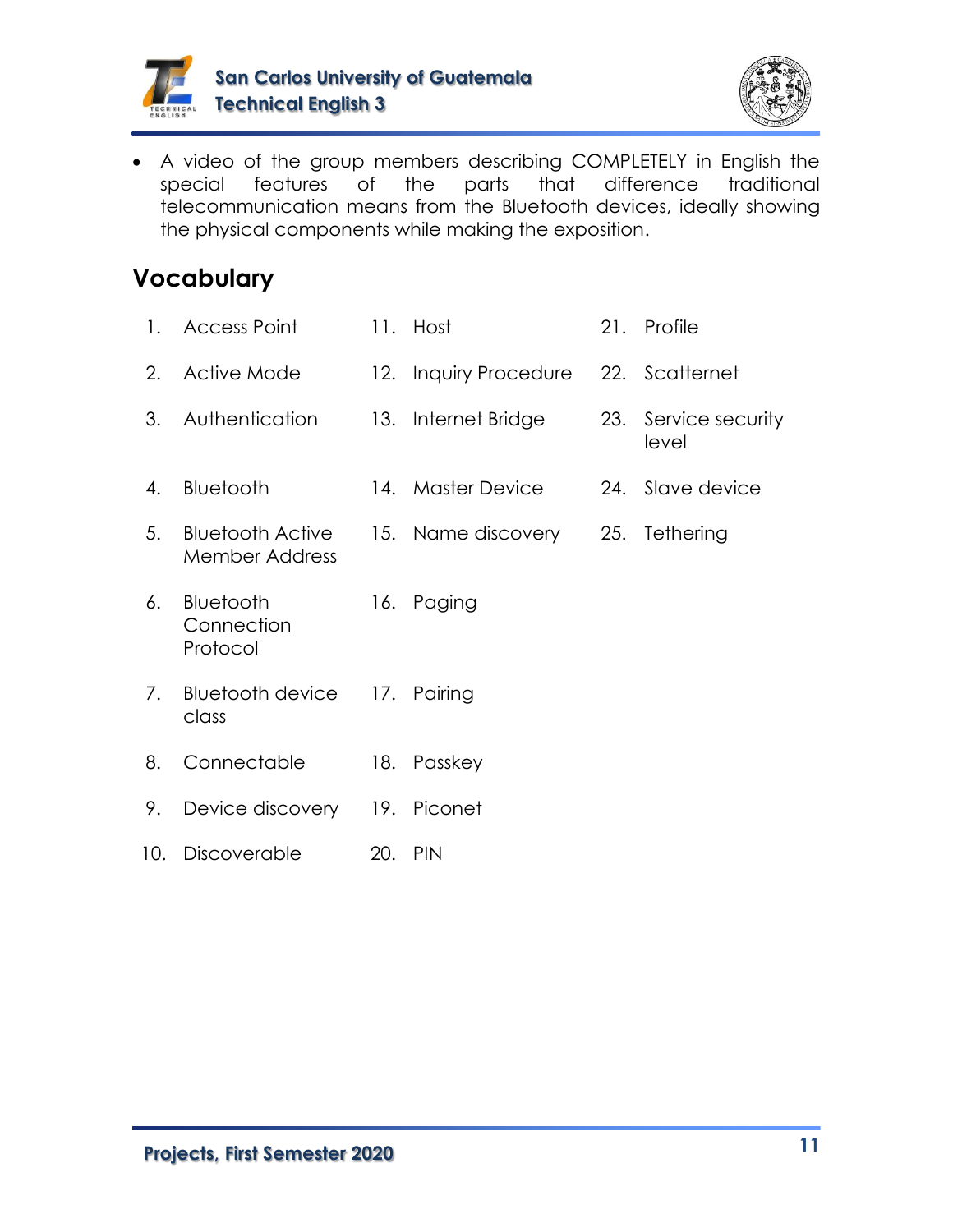



# **Mechanical Engineering**

**Topic:** Engines and motors

**Project Name:** Assembly of a basic engine/motor

**Objective:** To acquire the basic sequence knowledge in order to assemble an engine, as well as the notion of how the parts are interconnected in these devices.

**General Description:** This project consists in obtaining basic parts of an engine or motor such as: spark plugs, valves, pistons, etc., and after that assemble a basic motor.

#### **Procedure**

The students are going to assemble a basic engine or at least interconnect the different parts that are implied so that a simulation of the engine's operation is exemplified.

There must be pictures of the group members physically having the parts and a demonstration of the assembly through a video. The best scenario is to make the engine work, if it wasn't possible, the group must at least assemble the engine with ALL THE NECESSARY PARTS (no exceptions with these regulation).

#### **Structure of the report**

- A written report that will be presented in a CD in Word and PDF formats. The minimum aspects to be covered are:
	- 1. Cover Page
	- 2. Index
	- 3. Introduction
	- 4. Objectives (one general and at least three specific)
	- 5. Theoretical and Practical Content (including pictures and quoting if necessary)
	- 6. Conclusions
	- 7. Annexes
	- 8. Bibliography or electronic references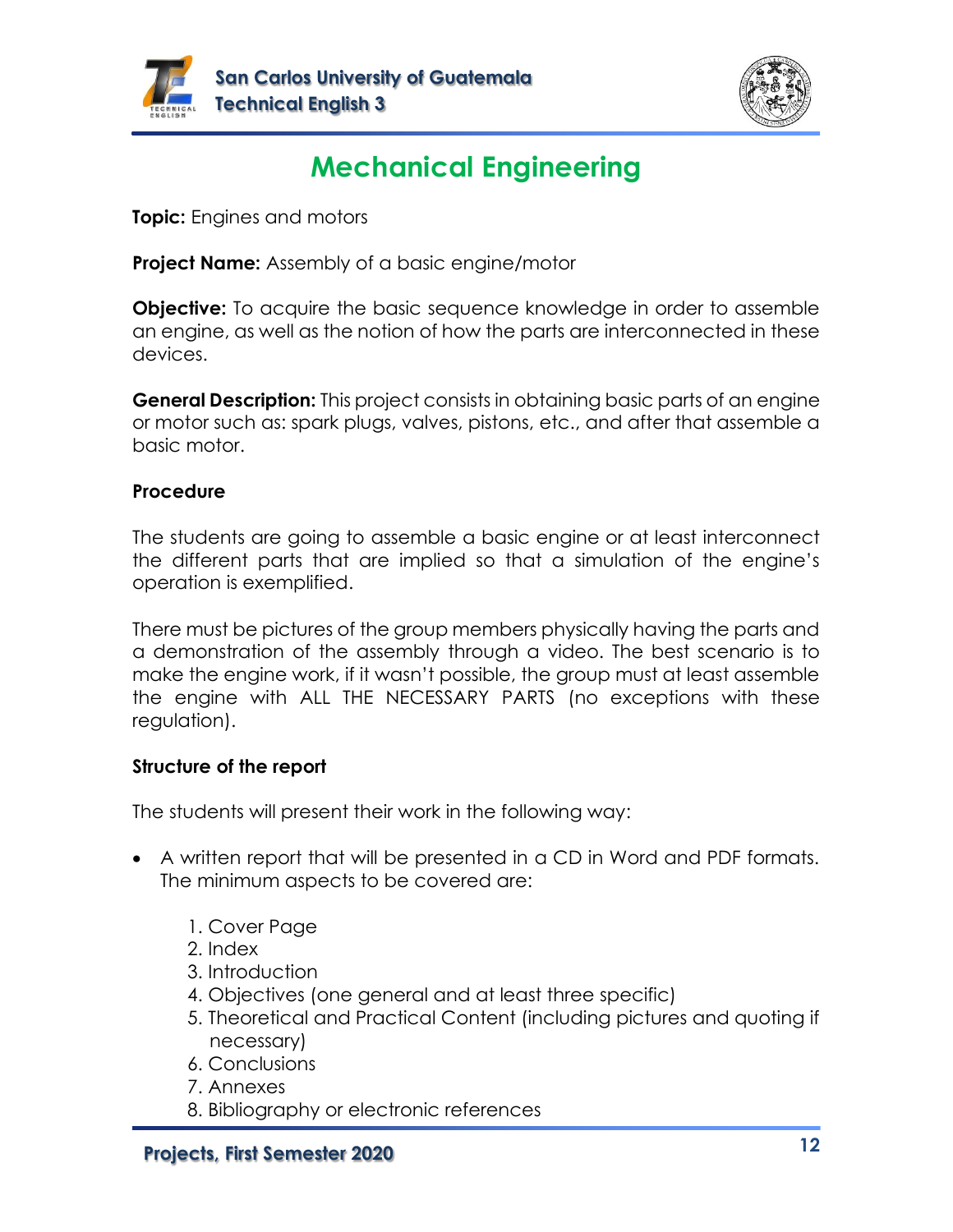



• A video of the group members describing COMPLETELY in English the engine's operation with the premise of physically having the parts that compose the motor.

| 1. | AC induction<br>motor             | 11. Sump          |     | 21. Rated torque |
|----|-----------------------------------|-------------------|-----|------------------|
| 2. | AC synchronous 12. Rotor<br>motor |                   | 22. | Resonance        |
| 3. | Amplifier                         | 13. Commutator    |     | 23. Stator       |
| 4. | DC motor                          | 14. Brush         |     | 24. Stiffness    |
| 5. | Spark plug                        | 15. Axle          |     | 25. Winding      |
| 6. | Valve                             | 16. Field magnet  |     |                  |
| 7. | Piston                            | 17. Horsepower    |     |                  |
| 8. | Piston rings                      | 18. Inductance    |     |                  |
| 9. | Connecting rod                    | 19. Outgassing    |     |                  |
|    | 10. Crankshaft                    | 20. Rated current |     |                  |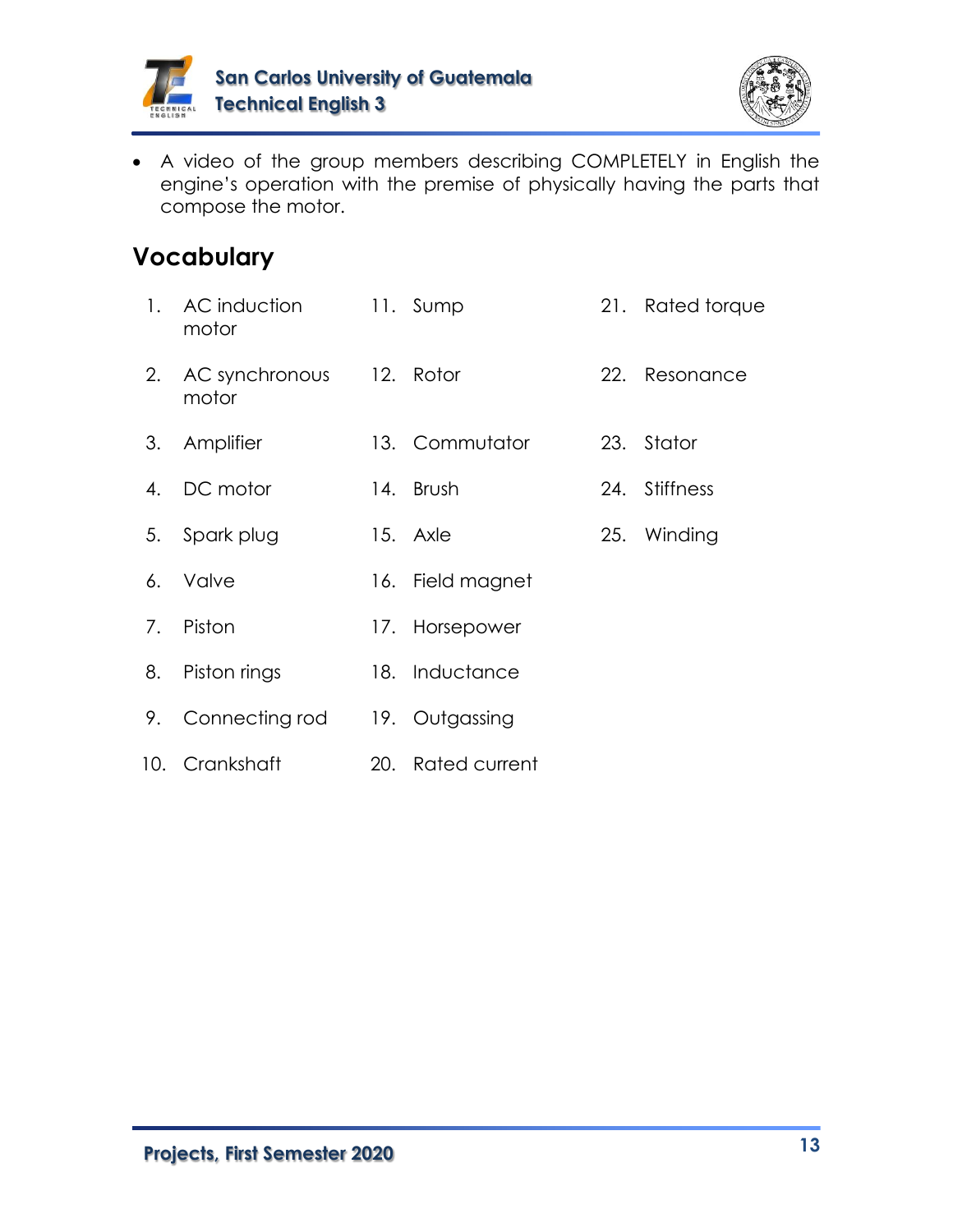



# **Math and Physics Bachelor Degrees**

**Topic:** Solar Energy

**Project Name:** Modeling the transmission of Solar Energy

**Objective:** To build the technical foundations of the transmission of solar energy to our planet.

**General Description:** This project consists in determining math models that forecast physical properties of solar energy motion to earth as well as describing properties and components of this type of energy based on physics theory.

#### **Procedure**

The students are going to research about math modeling related to solar energy traveling to Earth. They must justify with a theoretical example (equations or functions) the motion of solar energy.

Moreover, there must be included a profound explanation of the physical concepts that are implied in the movement of solar energy to Earth. A basic laboratory demonstration of the concepts must be included with the explanation of all the group members; it can be something which shows a basic notion of the behavior of this type of energy.

#### **Structure of the report**

- A written report that will be presented in a CD in Word and PDF formats. The minimum aspects to be covered are:
	- 1. Cover Page
	- 2. Index
	- 3. Introduction
	- 4. Objectives (one general and at least three specific)
	- 5. Theoretical and Practical Content (including pictures and quoting if necessary)
	- 6. Conclusions
	- 7. Annexes
	- 8. Bibliography or electronic references